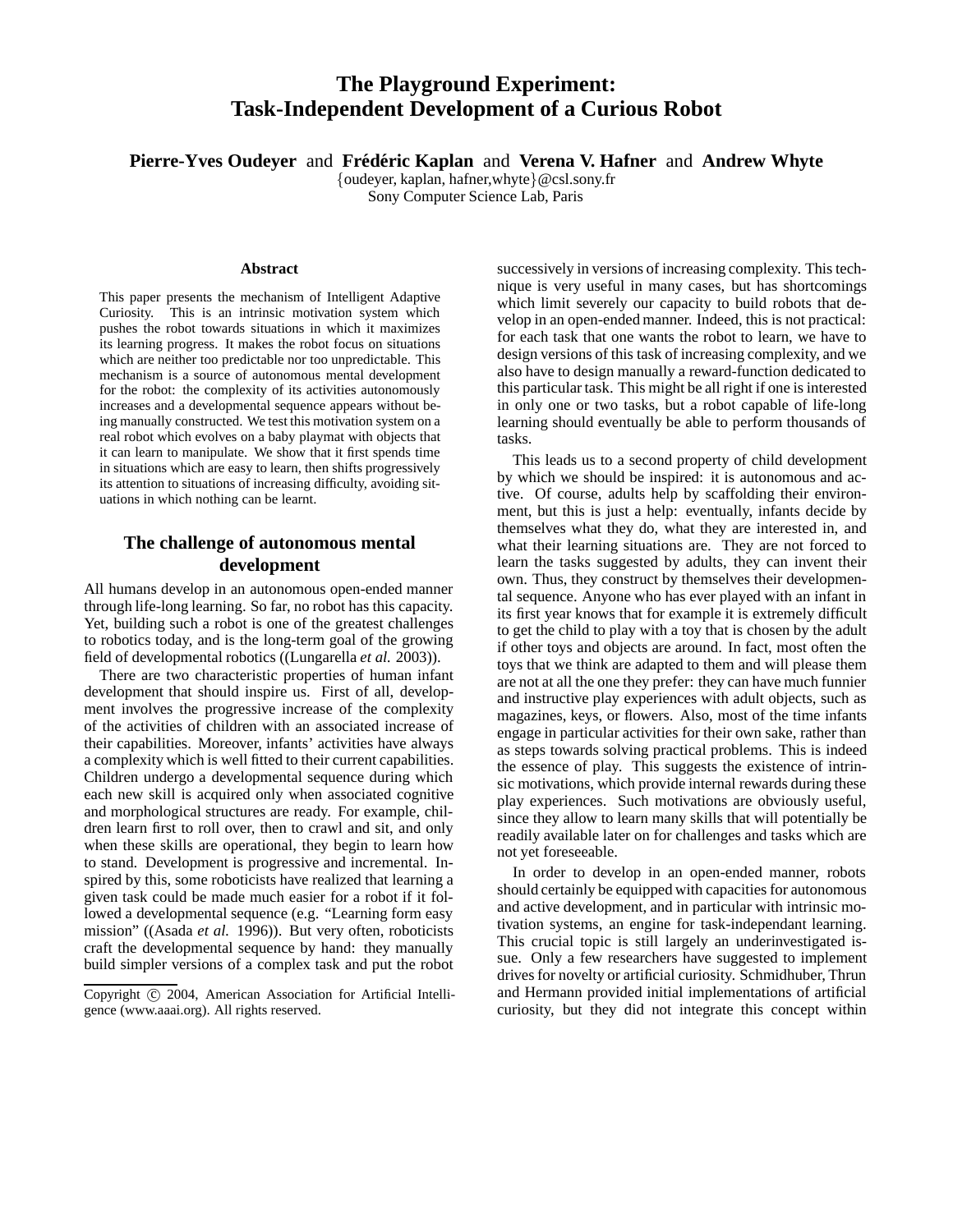the problematics of developmental robotics ((Schmidhuber 1991), (Thrun 1995), and (Herrmann, Pawelzik, & Geisel 2000)). The first integrated view of developmental robotics that incorporated a proposal for a novelty drive was described by Weng and colleagues ((Weng 2002); (Huang & Weng 2002)). Then, Kaplan and Oudeyer proposed an implementation of artificial curiosity within a developmental framework ((Kaplan & Oudeyer 2003)), and Marshall, Blank and Meeden as well as Barto, Sing and Chentanez suggested variations on the novelty drive ((Marshall, Blank, & Meeden 2004), (Barto, Singh, & Chentanez 2004)). As we will explain later on in the paper, these pioneering systems have a number of limitations making them impossible to use on real robots in real uncontrolled environments. Furthermore, to our knowledge, it has not been shown yet how they could successfully lead to the autonomous formation of a developmental sequence comprising more than one stage. This means that typically they have allowed for the development and emergence of one level of behavioural patterns, but did not show how new levels of more complex behavioural patterns could emerge without the intervention of a human or a change in the environment provoked by a human.

In this paper, we will present a system called Intelligent Adaptive Curiosity, which is an intrinsic motivation system, coupled with the adequate action-selection mechanism, for autonomous and active development. It is based on two key concepts: 1) what the robot is ultimately interested in is the decrease of errors in predicting the consequences of its actions; 2) this decrease of errors in prediction is evaluated by comparing the current error rate to the one in similar sensorimotor contexts in the past rather than to the error rate in immediately preceding sensorimotor contexts. This system breaks the limitations of previous ones and is applied in a real world robotic set up, called the Playground Experiment.

## **Intrinsic motivation systems**

### **The limits of existing systems**

As stated in the last section, existing approaches to intrinsic motivations are all based on an architecture which comprises a machine which learns to anticipate the consequence of the robot's actions, and in which these actions are actively chosen according to some internal measures related to the novelty or predictability of the anticipated situation. Thus, the robots in these approaches can be described as having two modules: 1) one module implements a learning machine M which learns to predict the sensorimotor consequences when a given action is executed in a given sensorimotor context; 2) another module is a meta learning machine metaM which learns to predict the error that machine M makes in its prediction. The existing approaches can be divided into two groups, according to the way action-selection is made depending on the predictions of M and metaM.

In the first group (e.g. (Huang & Weng 2002); (Thrun 1995); (Marshall, Blank, & Meeden 2004); (Marshall, Blank, & Meeden 2004)) robots directly use the error predicted by metaM to choose which action to  $do<sup>1</sup>$ . The action that they choose at each step is the one for which metaM

predicts the largest error in prediction of M. This has shown to be extremely efficient when the machine M has to learn a mapping which is learnable, deterministic and with homogeneous Gaussian noise ((Cohn, Atlas, & Ladner 1994); (Thrun 1995); (Weng 2002); (Barto, Singh, & Chentanez 2004)). But this method shows limitations when used in a real uncontrolled environment. Indeed, in such a case, the mapping that M has to learn is not anymore deterministic, and the noise is vastly inhomogeneous. Practically, this means that a robot using this method will for example be stuck by white noise or situations which are inherently too complex for its learning machinery. Suppose for example that there is a television in the room on a channel with no program and just "snow": obviously, nothing can be more unpredictable than this pattern and a robot motivated to find situations difficult to predict will stare fascinated in front of the television for hours.

A second group of models tried to avoid getting stuck in the presence of pure noise or unlearnable situations by using more indirectly the prediction of the error of M (e.g. ((Schmidhuber 1991); (Herrmann, Pawelzik, & Geisel 2000); (Kaplan & Oudeyer 2003))). In these models a third module that we call KGA for Knowledge Gain Assessor is added to the architecture. This new module enhances the capabilities of the meta-machine metaM: KGA allows to predict the mean error rate of M in the close future and in the next sensorimotor contexts. KGA also stores the recent mean error rate of M in the most recent sensorimotor contexts. The crucial point of these models is that candidate actions are evaluated using the expected difference between the expected mean error rate in the close future, and the mean error rate in the close past. The action which is chosen is that for which KGA predicts that it will lead to the greatest decrease of the mean error rate of M. Now the robot will not stay for a long time in front of white noise or in completely unlearnable situations because this does not lead to a decrease of its errors in prediction.

However, this method has always been tested in deterministic controlled environments with no noise, and thus never showed that it could actually overcome the limits of the previous method. And indeed, it is not difficult to realize that a new problem arises: the robot will now get stuck in the alternation of completely predictable and completely unpredictable situations, as explained by Oudeyer and Kaplan in (Oudeyer & Kaplan 2004). In front of a television with "snow", the robot will find that alternatively opening (noisy, very unpredictable visual image) and closing (completely black and predictable image) is very interesting.

# **Intelligent Adaptive Curiosity**

We have developed an intrinsic motivation system which breaks the limitation that we just mentioned as we will show. We call this system **Intelligent Adaptive Curiosity** ((Oudeyer & Kaplan 2004)), which can be abbreviated as IAC. It starts from the same idea than the second group that we presented: the robot is motivated by performing actions

<sup>&</sup>lt;sup>1</sup>Of course, we are only talking about the "novelty" drive here:

their robots are sometimes equipped with other competing drives or can respond to external human based reward sources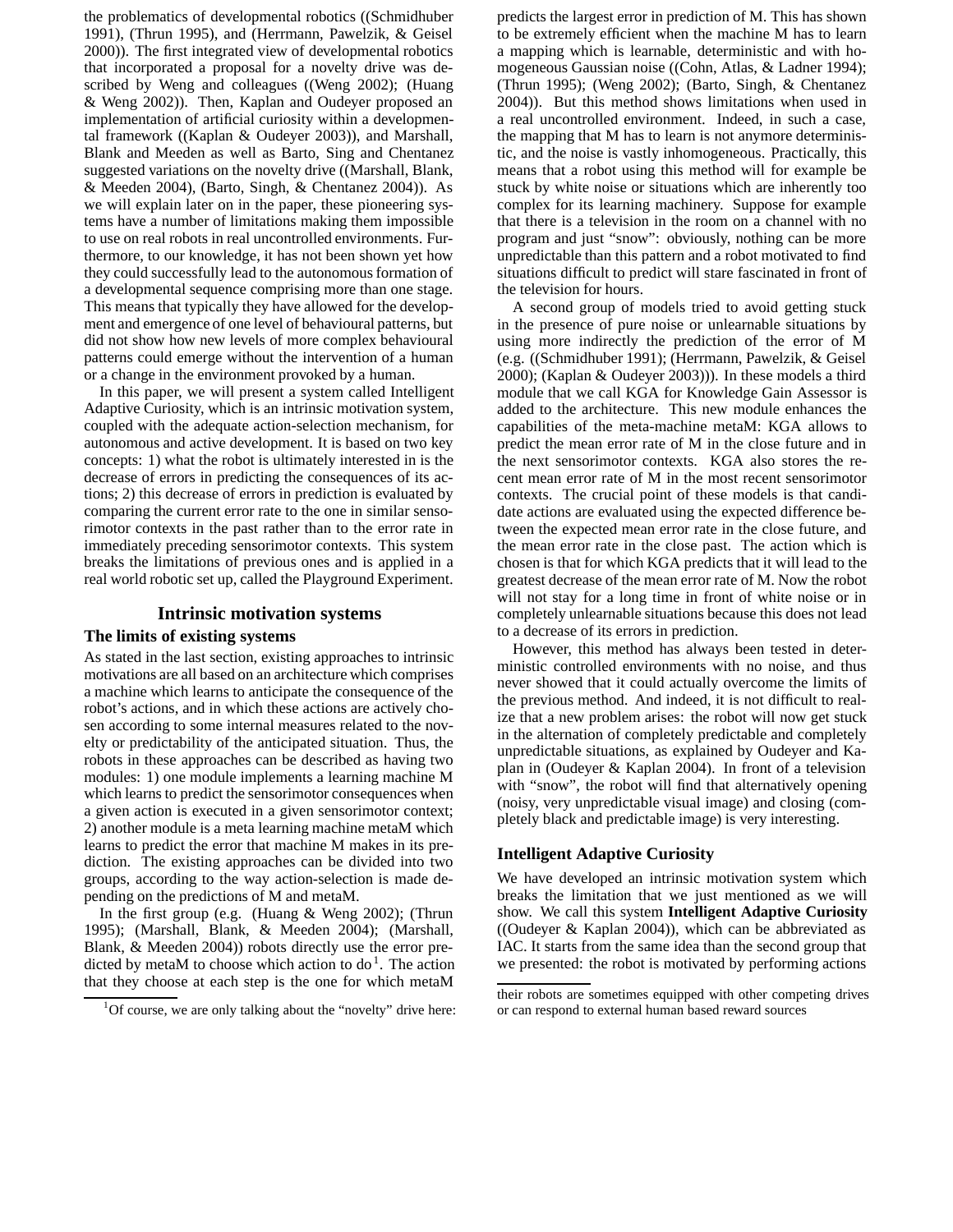which lead to a decrease in the mean error rate in the predictions of M. Another formulation is to say that the robot is motivated to maximize its learning progress. The crucial feature which we add is the way this learning progress (or decrease in mean error rate) is evaluated. We do not compare anymore the expected mean error rate in the expected next sensorimotor contexts to the mean error rate of the most recent sensorimotor context, but rather we compare the expected mean error rate in the expected next sensorimotor contexts to the mean error rate which occured in similar sensorimotor contexts in the past. Briefly, we do not compare the performance between two activities which happen sequentially in time, but between two activities which are similar. We use the term "local learning progress evaluation". This way of evaluating learning progress keeps the robot away both from situations which are too predictable and from situations which are too unpredictable. Indeed, the pathologic behaviors that we described in the last section are avoided. This is why we call this kind of curiosity "intelligent". For example, if we take the example of the robot in a room with a "snow" television, then the situation in which it successively opens and closes its eyes in front of it is not any more interesting for the robot. Indeed, if the robot closes its eyes after looking at the white noise, the system will compare its performance in prediction not to the previous seconds in which the robot had its eyes open, because the sensorimotor context is quite different, but to the last time the robot had its eyes closed. And it will detect that there is no decrease in the mean error rate: it is not an interesting situation. Such a system is not trapped by noise or unlearnable situations.

We will now describe how this system can be fully implemented. This implementation can be varied in many manners, for example by replacing the implementation of the learning machines M, metaM and KGA. The one we provide is basic and was developed for its practical efficiency. Also, it will be clear to the reader that in an efficient implementation, the machines M, metaM and KGA are not easily separable (keeping them separate entities in the previous paragraphs was for reasons of keeping the explanation easier to understand).

The robot has a number of real-valued sensors  $s_i(t)$  which are here summarized by the vector  $S(t)$ . Its actions are controlled by the setting of the real number values of a set of action/motor parameters  $m_i(t)$ , which we summarize as the vector  $M(t)$ . These action parameters can potentially be very low level (for example the speed of motors) or of a higher-level (for example the control parameters of motor primitives such as the biting or bashing movement that we will describe in the next section). We denote the sensorimotor context  $SM(t)$  as the vector which summarizes the values of all the sensors and the action parameters at time t. In all that follows, there is an internal clock in the robot which discretized the time, and new actions are chosen at every time step.

Robots are equipped with a learning machine M which learns to predict  $S(t + 1)$  given  $SM(t)$ . This machine is going to be organized into a set of experts Exp*i*, each being a specialist of a part of the sensorimotor space and responsible for the predictions corresponding to this part. This partition of the sensorimotor space will also be the basis of our local learning progress evaluation. Here, all these experts are nearest neighbours algorithms<sup>2</sup>. These experts store in memory all the associations between  $SM(t)$  and the associated  $S(t + 1)$  that the robot encountered and which fits into their area of competence (a particular sensorimotor region). To anticipate the consequences of a new  $SM(t)$ , the closest examplar presented in memory is picked and the associated sensory consequence is used as a prediction.

At the beginning, there is only one expert  $Exp_1$ , responsible for the predictions of the whole sensorimotor space. Then, when a criterion  $C_1$  is met, this expert is split into two experts. The criterion  $C_1$  is the following: when the number of exemplars is above a threshold  $T = 50$ , then split. The next step is to decide how to split the initial expert. As we used nearest neighbours algorithms, spliting one expert into two just means spliting its set of exemplars into two sets, each of which defining the new expert. As explained in more details in (Oudeyer & Kaplan 2004), we split the set of examplars into two sets so that the sum of the variances of the point in the output space of each set, weighted by the number of examplars of each set, is minimal.

Each expert stores all the cutting dimensions and the cutting values that were used in its generation as well as in the generation of its parent experts. As a consequence when a prediction has to be done of the consequences of  $SM(t)$ , it is easy to find out which is the expert specialist for this case: it is the one for which  $SM(t)$  satisfies all the cutting tests (and there is always a single expert which corresponds to each  $SM(t)$ ).

Moreover, a prediction is made about all the actions that are actually executed. After the execution of these actions, the robot can measure the discrepancy between the sensory state  $S(t + 1)$  that it predicted and the actual sensory state  $S_{actual}(t+1)$  that it measures. This provides an error of the prediction at time t:

$$
E(t) = (S(t+1) - S_{actual}(t+1))^2
$$

This error is stored by the expert which made the prediction. As a consequence, each expert keeps a list of its past errors:

$$
E(t), E(t-1), E(t-2), ..., E(0)\\
$$

Note that here  $t$  denotes a time which is specific to the expert, and not to the robot: this means that  $E(t - 1)$  might correspond to the error made by the expert in an action performed at  $t - 10$  for the robot, and that no actions corresponding to this expert were performed by the robot since that time. This memory is then used by the expert to evaluate the expected decrease in the mean error rate in prediction (i.e. the learning progress) that a candidate action may provide. The method we use here is straightforward but revealed to be very efficient: the expected learning progress of every action in a given context which corresponds to the expert  $Exp_i$  is equal to the learning progress that has been

<sup>&</sup>lt;sup>2</sup>We could very well use neural-networks, support vector machine, bayesian machines, etc.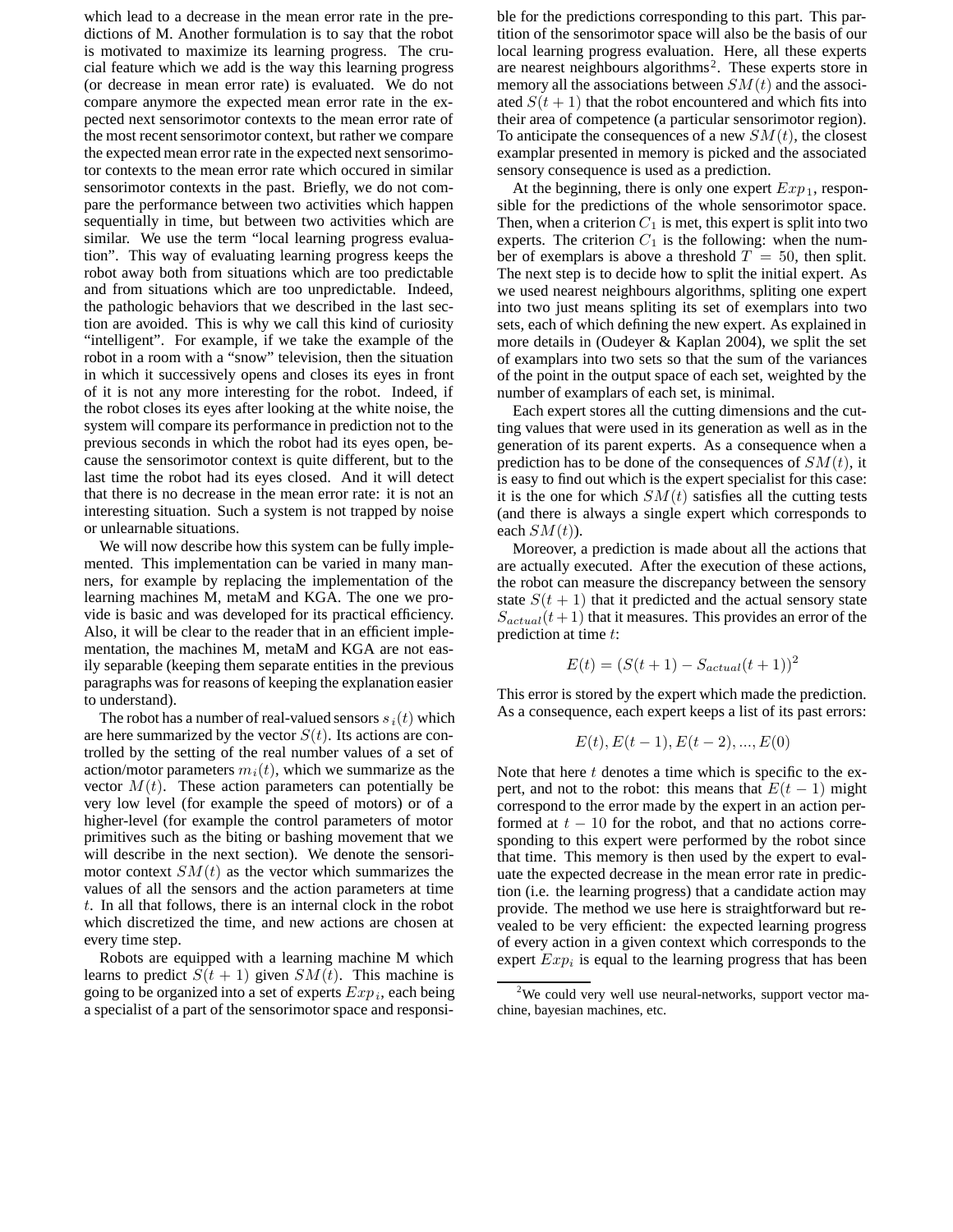achieved by this expert with the acquisition of its recent exemplars. More practically, the computation involves two steps:

**•** the mean error rate in prediction is computed at t and t−τ:

$$
E_{mean}(t) = mean(E(t), E(t-1), ... E(t-windowSize)
$$

and

$$
E_{mean}(t-\tau) = mean(E(t-\tau), \dots E(t-\tau-windowSize))
$$

where

mean
$$
(E(i), ..., E(i - n)) = \frac{\sum_{j=i-n}^{i} E(j)}{n}
$$

• the expected decrease in the mean error rate in prediction corresponding to a  $SM(t)$  which fits the expert is defined as:

$$
DE(SM(t)) = E_{mean}(t) - E_{mean}(t - \tau)
$$

We can define the learning progress as:

$$
LP(SM(t)) = -DE(SM(t))
$$

Eventually, when an expert is split into two experts, both new experts inherit the list of past errors from their parent expert, which allows them to make evaluation of potential learning progress right from the time of their creation.

Having explained this prediction machinery, the actionselection mechanism is straightforward:

- in a given sensorimotor context, which specifies the current values of the sensors and of the actuators, the robot makes a list of the possible actions which it can do; If this list is infinite, which is often the case since we work in continuous action spaces, a sample of candidate actions is generated;
- each of these candidate actions associated with the context makes a  $SM(t)$  vector for which the robot finds out the corresponding expert; then this expert is used to provide an evaluation of the expected learning progress that might be the result of executing the candidate action (in addition to the sensory consequence of course);
- *•* the action for which an expert expects the maximal learning progress is chosen and executed except in some cases when a random action is selected (the choice of a random action is tuned by a probability parameter P*random* which is typically 0.2).

# **The Playground Experiment: the discovery of sensorimotor affordances**

In a previous paper ((Oudeyer & Kaplan 2004)), we presented an implementation of this system in a simulated robot. We showed how IAC could allow the robot to develop in a noisy inhomogeneous environment, without being trapped by noise or the alternation between very unpredictable and very predictable situations. However, this experiment was in a simulated environment, and its complexity was limited.



Figure 1: The Playground Experiment

In this paper, we present a new experimental setup, called The Playground Experiment. This involves a physical robot as well as a more complex sensorimotor system and environment. We use a Sony AIBO robot which is put on a baby playmat with one toy that it can bite, and one toy that it can bash. (see figure 1). The environment is very similar to the ones in which two or three month old children learn their first sensorimotor skills. We have developped a web site which presents pictures and videos of this setup: http://playground.csl.sony.fr.

The robot is equipped initially only with three motor primitives: turning the head, bashing and crouch biting. Each of them is controlled by a number of real number parameters, which are the action parameters that the robot controls. The "turning head" primitive is controlled by the pan and tilt parameters of the robot's head. The "bashing" primitive is controlled by the strength and the angle of the leg movement. The "crouch biting" primitive is controlled by the depth of crouching (and the robot crouches in the direction in which it is looking at, which is determined by the pan and tilt parameters). Finally, the robot can combine the "turning head" primitive with bashing and biting, but bashing and biting cannot be combined. To summarize, a robot choosing an action has to choose a set of values for these 5 parameters (pan, tilt, bash strength, bash angle, crouch depth). All values are normalized between 0 and 1. When the bashing or the biting is not used, the values are set to -1.

The robot is equipped with three high-level sensors. There is one object visual detection sensor (Ov): it takes the value 1 when the robot sees one object, and 0 in the other case. In the playground, we use simple visual tags that we stick on the toys and are easy to detect from the image processing point of view. There is also a biting sensor (Bi): it takes the value 1 when the robot has something in its mouth and 0 otherwise. We use the cheek sensor of the AIBO. Finally, there is the oscillation sensor (Os): it takes the value 1 when the robot detects that there is something oscillating in front of it, and 0 otherwise. We use the infra-red distance sensor of the AIBO to implement this high-level sensor. This sensor can detect for example when there is an object that has been bashed in the direction of the robot's gaze, but can also detect events due to human walking around the playground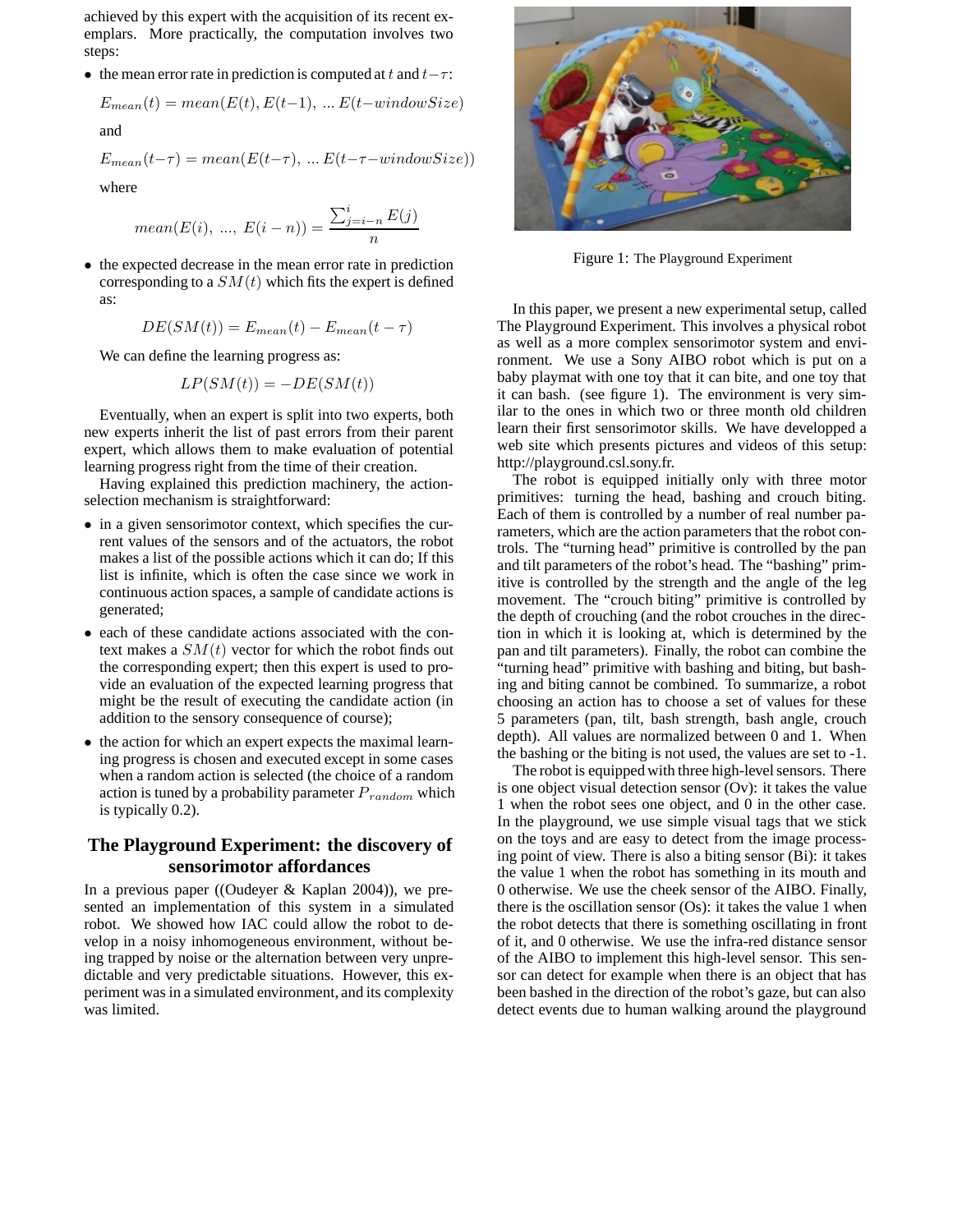(we do not control the environment).

It is crucial to note that initially the robot knows nothing about sensorimotor affordances. For example, it does not know that the values of the object visual detection sensor are correlated with the values of its pan and tilt. It does not know that the values of the biting or object oscillation sensors can become 1 only when biting or bashing actions are performed towards an object. It does not know that some objects are more prone to provoke positive values of the Bi and Os sensors when only certain kinds of actions are performed in their direction. It does not know for example that to get a positive value of the oscillation sensor, bashing in the correct direction is not enough, because it also needs to look in the right direction (since its oscillation sensors are on the front of its head). These remarks allow to understand easily that a random strategy will not be efficient in this environment. If the robot would do random action selection, in a vast majority of cases nothing would happen (especially for the Bi and Os sensors).

The robot is equipped with the Intelligent Adaptive Curiosity system, and thus chooses its actions according to the potential learning progress that it can provide to one of its experts. In this experiment, the action perception loop takes about one second: when the robot chooses and executes an action, it waits that all its motor primitives have finished their execution, which lasts approximately one second, before choosing the next action. This allows the robot to make all the measures necessary for determining adequate values of  $(Ov, Bi, Os)$ .

### **Results**

During an experiment we continuously measure a number of features which help us to characterize the dynamics of the robot's development. First, we measure the frequency of the different kinds of actions that the robot does in a given time window. More precisely, every 100 actions and in the last 100 actions we measure: 1) the percentage of actions which do not involve the biting and the bashing motor primitive (i.e. the robot's action boils down to just looking in a given direction); 2) the percentage of actions which involve the biting motor primitive; 3) the percentage of actions which involve the bashing motor primitive. Second, we measure the distribution of values in each of the three sensory channels Ov, Bi and OS, every 100 actions and during the last 100 actions and we normalize these values by the distribution of the corresponding values in the case of random action selection. We normalize with the corresponding values of the random action selection method in order to show more clearly that some interesting and complex behaviours which are extremely rare with random action selection may become quite frequent when using Intelligent Adaptive Curiosity.

We will now show details of an example for a typical run of the experiment. All the curves corresponding to the measures we described are in figure 2. From the careful study of these curves, augmented with the study of the trace of all the situations that the robot encountered, we observe that 1) there is an evolution in the behavior of the robot; 2) this evolution is characterized by qualitative changes in this behavior; 3) these changes correspond to a sequence of more



Figure 2: Top 3: Frequency for certain action types on windows 100 time steps wide. Top: bashing. Centre: Biting. Bottom: Just looking. Bottom 3: Distribution of values of the three sensors (Ov, Bi, Os) on windows 100 time steps wide, normalised regarding to the distribution of values in the case of random action selection.

than two phases of increasing behavioural complexity, i.e. we observe the emergence of several successive levels of behavioural patterns. Here are the different phases<sup>3</sup>, which are visually denoted on the figure 2:

- **Phase 1:** the robot has a short initial phase of random exploration and body babbling. This is very logical because during this period there are very few experts yet and so the sensorimotor space has not yet been partitioned in significantly different areas;
- **Phase 2:** the robot stops using the biting and bashing primitives, and spends most of its time looking around. It has discovered that at this stage of its development, this kind of action is the greatest source of learning progress. The study of the curve measuring the frequency of 1 values in the Ov sensor shows that it does not see objects very often: it is in fact spending time learning that in many areas of the space there are no objects;
- **Phase 3:** then there is a phase during which the robots begins to use a lot the biting and bashing primitives. It discovers that using these primitives sometimes produces something. Yet, the curve measuring the frequency of 1

<sup>&</sup>lt;sup>3</sup>The organization of the developmental trajectory of the robot into 5 phases is of course created by us in a manner which simplifies the explanation of what is happening.